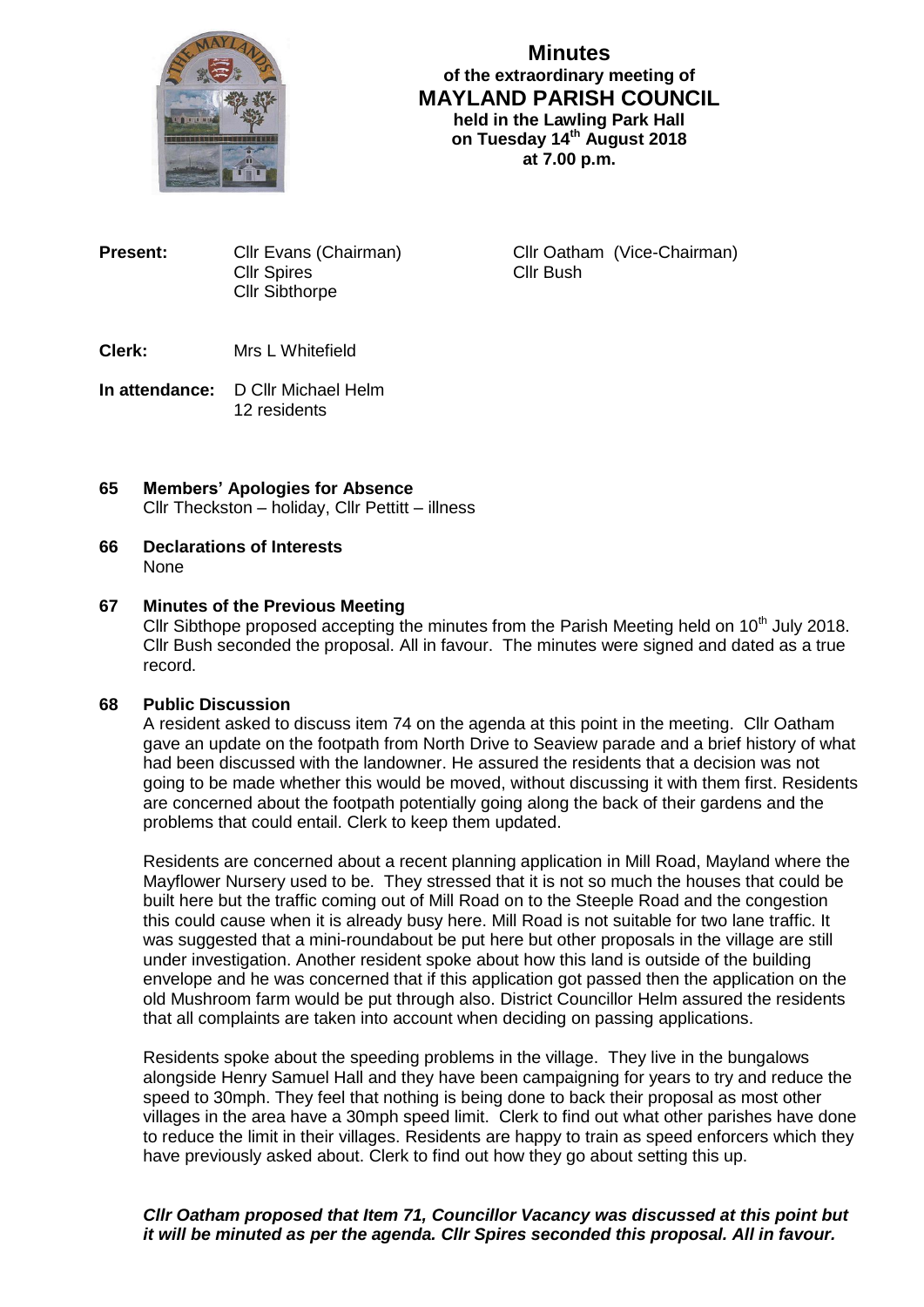# *Richard Smith was co-opted as a new Councillor and joined the Council.*

### **69 Planning**

The following applications were considered and comment to the Planning Authority agreed:-

#### **18/00845/HOUSE PP 07116825** New single storey rear extension, part single storey and part one and a half storey rear extension and front porch.

#### **Mayfield Farm, Green Lane, Mayland Essex**

o There were no objections and no additional comment to MDC.

### **18/00833/FUL PP 06551376**

 Change the use of the site from Sui Generis to Residential, demolish existing buildings at Mayflower Nursery and erect 29 dwellings.

# **Mayflower Nursery, Mill Road, Mayland, Essex**

5 people objected, one in favour, therefore the recommendation to MDC is the refusal of planning permission. The following reasons are given:-

- o Site is too big
- o Traffic congestion
- $\circ$  High roofs
- o Infrastructure
- o Supporting residents who are opposed to this application.

Clerk to request of ward members that this application is considered by the area planning committee.

## **18/00903/ADV PP 07146470**

Siting of two non-illuninated adverts on fence **Lower Farm, Steeple Road, Mayland, Essex**

o There were no objections and no additional comment to MDC.

#### **18/00798/FUL IAP00019187 -004**

Change of use of Rooms 8 & 9 to Class D2 (Yoga Studio) **Think Success UK Limited Unit 13 Mayland Industrial Estate, Steeple Road**

o There were no objections and no additional comments to MDC

#### **For Information only 18/00800/LDP PP-06959222**

Claim for a lawful development certificate for a proposed bungalow **Land Adjacent Florenceville Grange Avenue, Mayland, Essex**

**Decisions:** HOUSE/MAL/18/00448 85, Nipsells Chase, Mayland, Essex **APPROVED**

HOUSE/MAL/18/00547 Bien Venue, 110, The Drive, Mayland, Essex **APPROVED**

HOUSE/MAL/18/00606 5, Mayland Green, Mayland, Essex **APPROVED**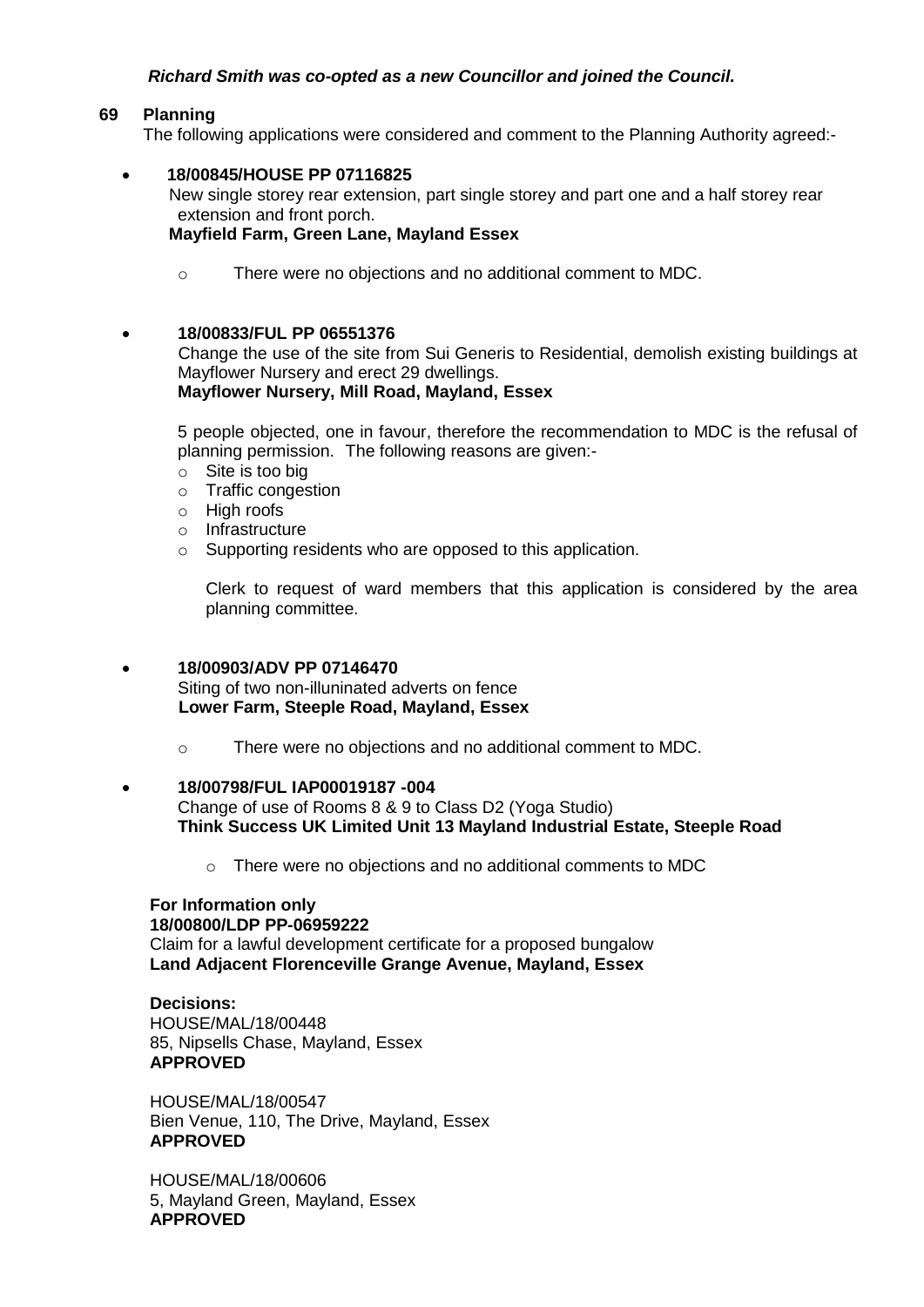# **70 Finance**

Councillors received a list of all payments and receipts. The approved payments and receipts are listed below: -

#### **PAYMENTS**

| <b>Date</b>       | Payee                                | Service/supply                               |                |
|-------------------|--------------------------------------|----------------------------------------------|----------------|
| 14-Aug-18         | <b>EALC</b>                          | CiLCA training - Clerks qualification        | 465.00         |
| 14-Aug-18         | <b>TCV (Community</b><br>volunteers) | Membership                                   | 38.00          |
| 14-Aug-18         | L. Whitefield                        | Voipfone<br>Petty Cash                       | 2.40<br>110.56 |
| 14-Aug-18         | R. W Bush                            | Re-issue of lost chq 4623 for hall cupboards | 230.00         |
| 14-Aug-18         | John Oatham                          | Padlocks, Broom, door stops                  | 51.86          |
| 14-Aug-18         | <b>Stacy Christmas</b>               | Deposit Refund (21/7/18)                     | 50.00          |
| 14-Aug-18         | Mrs S Gregory                        | Deposit Refund (28/7/18)                     | 50.00          |
| 14-Aug-18         | <b>Mayland Fete Committee</b>        | Deposit Refund (2/2/18) & Race night refund  | 64.00          |
| 14-Aug-18         | MSJ Garwood                          | Ground Maintenance for July                  | 2,391.65       |
| 14-Aug-18         | Peter Spires                         | Deposit Refund (4/8/18)                      | 50.00          |
| 14-Aug-18         | Ernest Doe & Sons Ltd                | Repair to Lawn Mower                         | 129.55         |
| 14-Aug-18         | <b>MPC Staff</b>                     | <b>Staff Wages</b>                           | 1,656.24       |
|                   |                                      |                                              | 5,289.26       |
| <b>RECEIPTS</b>   |                                      |                                              |                |
| 17-Jul-18         | D. Down                              | Hall Hire 26/6 -13/7                         | 48.00          |
| 17-Jul-18         | S. Walsh                             | Hall Hire balance owed                       | 1.00           |
|                   | Casual hirer                         | Tennis Court fee                             | 3.00           |
| 27-Jul-18         | S. Elves                             | Hall Hire July                               | 104.00         |
| 31-Jul-18         | E. Havis                             | Hall Hire July                               | 147.00         |
| 07-Aug-18         | D. Down                              | Hall Hire 17/20 <sup>th</sup> July, 27/7,3/8 | 32.00          |
| 07-Aug-18         | Peter Spires                         | Hall Hire & Deposit                          | 106.00         |
|                   |                                      |                                              | 441.00         |
| <b>PETTY CASH</b> |                                      |                                              |                |
| <b>Date</b>       | Payee                                |                                              |                |
| 17-Jul-18         | Voipfone                             | Top up                                       | 10.00          |
| 17-Jul-18         | Wickes                               | Wood for posts/gloves                        | 16.89          |
| 18-Jul-18         | Leisure MART                         | Metal fold down Bollard for Bakerfield       | 36.29          |
| 30-Jul-18         | Norton                               | <b>Renewal Fee Anti-Virus</b>                | 29.99          |
| 31-Jul-18         | Wickes                               | 2 x Toilet seats                             | 16.00          |
|                   |                                      |                                              | 109.17         |

Cllr Evans and Cllr Spires signed the cheques and Cllr Evans signed the list of payments

### **71 Councillor Vacancy**

Three applications had been received for two vacancies on the council. Richard Smith spoke about why he wanted to be a Parish Councillor. The Council took a vote and it was resolved unanimously to accept Richard Smith and Del Ahmet to fill these positions. Richard joined the Council and Cllr Evans welcomed him. Clerk to contact Mr Ahmet to inform him.